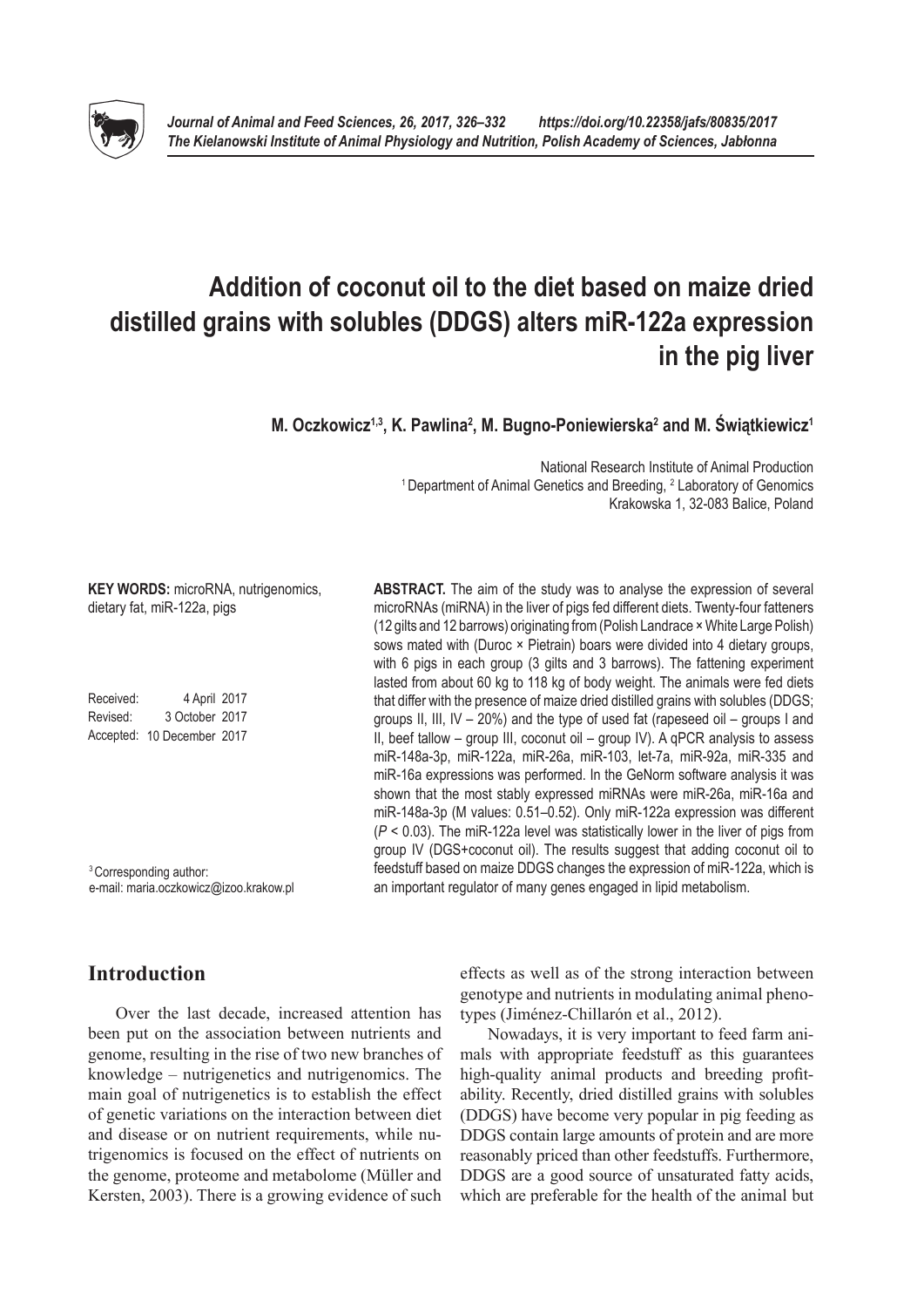negatively affect the technological parameters of the fat. The fat in animals fed large amounts of unsaturated fatty acids shows decreased firmness and is more susceptible to oxidation. To counter this effect, feeds containing large quantities of saturated fatty acids from different sources, like coconut oil or beef tallow, are added to diets.

MicroRNAs (miRNAs) are small, non-coding RNAs  $(\sim 21-23$  nt) that have the ability to influence gene expression by binding to the 3'UTR region of mRNA. MicroRNA coding genes can occur in intergenic regions as well as in the exons and introns of both coding and non-coding genes. Processing the miRNA transcript (pri-miRNA) with Drosha enzyme generates precursory miRNA (pre-miRNA) (Lee et al., 2003). Mature miRNA is then excised by Dicer ribonuclease and incorporated into the protein RNA-induced silencing complex (RISC). The miRNA-RISC complex binds to the 3'UTR of mRNA, causing translational repression and degradation or sometimes upregulation of expression (Vasudevan et al., 2007).

MicroRNAs are believed to play a significant role in a wide variety of biological processes, such as cardiovascular diseases, oncogenesis, development, apoptosis and cholesterol metabolism (Moore et al., 2010). New aspects of miRNAs functioning are still being discovered, and an increasing number of miRNA-focused analyses are being conducted (Tavazoie et al., 2008). Recently, miRNAs connected with nutrient metabolism and diet have been under scrutiny (Saini et al., 2010). The expression of several miRNAs, including the miR-21 family, miR-200 family, miR-17 cluster and let-7 family, is affected by dietary factors. The levels of these miRNAs may be altered by polyunsaturated fatty acids (PUFA), proteins, glucose, fibre, folate and others (Palmer et al., 2014). Moreover, nutrients and other bioactive food components (BFC), such as (n-3) fatty acids or selenium, are thought to have an influence on cancer occurrence (Ross and Davis, 2011) because of their ability to modulate miRNA expression. However many miRNA features, such as mRNA targets of many mammalian miRNAs, specific functions and mechanisms have still not been characterized thoroughly and need to be further investigated (Thomson et al., 2011).

Due to the application of cutting-edge technologies in recent years, e.g., next-generation sequencing or microarrays, significant improvement has been made in the field of miRNA identification in different species. To date, according to miR-Base 21.0 (Griffiths-Jones et al., 2006, 2008), 2578

human miRNAs have been deposited, whereas almost 5 years ago, this number exceeded only 700 (miRBase 14.0). In other mammals, especially livestock species, coverage of the miRNAome is still sparse, despite obvious improvement over the years. Pigs with 77 miRNAs in miRBase 14.0 vs 326 in miRBase 20.0 are a good example of such animals. Also, due to the fact that they are phylogenetically relative to humans they play important role in livestock production as well as in biomedical research. So, it is essential to gain an insight into mechanisms that modulate gene expression and influence organism functioning in pigs (Sartor, 2005), especially in the liver as a highly specialized organ that participates in a wide variety of metabolic processes and is crucial to vital functions.

Recently, we performed a whole transcriptome study on gene expression in the pig liver when different source of fats were added to diets containing DDGS (Oczkowicz et al., 2016). A set of differentially expressed genes (DEG) in samples of the liver from pigs fed rapeseed oil, coconut oil and beef tallow as a source of fat in the diet was identified. Expression differences were confirmed by qPCR for five DEG (*APOA4*, *ACSL5*, *CYP2C49*, *CYP2B22*  and *GSTO1*). To identify the possible regulatory mechanism of these genes, miRNAs specific to the liver of pigs were investigated (Pawlina et al., 2015). By employing next-generation sequencing, 206 distinct miRNAs were identified. Of these, 138 are deposited in the miRBase and 68 are potentially novel miRNAs. In the present study, the focus is placed on the miRNAs that were highly expressed in the liver (miR-122a, miR-148a-3p, let-7a, miR-103 and miR-26a) in accordance with previous studies (Gamazon et al., 2013). So, the aim of the study was to investigate which selected miRNAs specific to the porcine liver would be affected by the diet and which would be stable. To increase the probability of identifying nutrient-regulated miRNAs, the attention was paid to putative miRNAs that may affect expression of DEG which was previously identified in our whole transcriptome study.

# **Material and methods**

#### **Animals**

Twenty-four fatteners (12 gilts and 12 barrows) originating from (Polish Landrace  $\times$  White Large Polish) sows mated with (Duroc  $\times$  Pietrain) boars were divided into 4 dietary groups, with 6 pigs in each group (3 gilts and 3 barrows). Animals were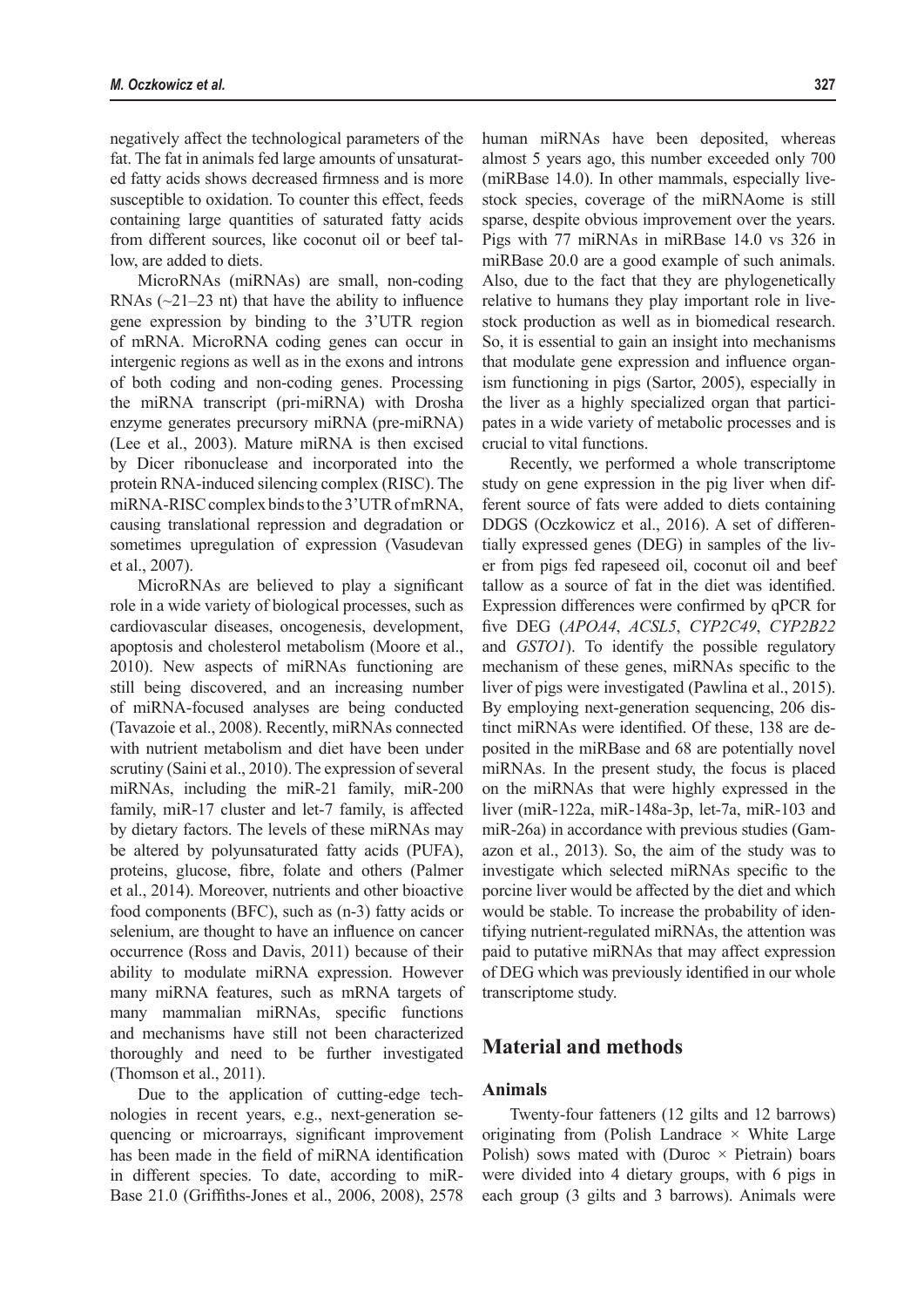kept in individual straw-bedded pens with free access to water. The fattening experiment lasted from about 60 kg to 118 kg of body weight (BW). All procedures relating to the use of live animals included in the experiment were in agreement with the II Local Ethics Committee for Experiments with Animals (Cracow, Poland, Resolution No. 912).

#### **Diets and treatment**

The energy and protein concentrations in all diets (metabolizable energy ~13.4 MJ, crude protein ~165 g, Lys ~9.1 g, Met+Cys ~5.9 g, Thr ~5.8 g, Trp ~1.9 g, crude fat ~49 g · kg<sup>-1</sup>) were similar and covered the nutritional requirements for pigs. Mash diets included barley, wheat, maize, wheat bran, soyabean meal, vitamin-mineral additives and crystalline amino acids but differed in the addition of maize DDGS (groups II, III,  $IV - 20\%$ ) and the type of used dietary fat (rapeseed oil – groups I and II, beef  $t$ allow – group III, coconut oil – group IV). Feed mixtures differed significantly in their fatty acid profiles and saturated to unsaturated fatty acids (SFA:UFA) ratios (Table 1). The feed mixtures for groups III and IV were characterised by higher amount of SFA and lower iodine value of fat as compared with groups I and II. All pigs were fed restricted feed amounts twice a day according to body weight: from 2.8 kg · d<sup>−</sup><sup>1</sup> at 61‒70 kg BW and 3.0 kg · d−1 at 71–80 kg BW to 3.2 kg · d<sup>-1</sup> at 80 kg of BW. Dietary experiment lasted 59–61 days.

#### **Sample collection**

At the end of the fattening, all pigs were slaughtered. Stunning with high-voltage electric tongs (voltage 240–400 V) was followed by exsanguination. Immediately after slaughter, the same section of liver samples were collected from 6 animals in each group for miRNA expression analysis. Immediately after separation, samples  $(\sim 1 \text{ cm}^2)$  were frozen in liquid nitrogen and kept in a freezer (−85 °C).

#### **RNA isolation**

Total RNA was isolated from  $\sim$ 10 mg of liver, using Directzol RNA kit (Zymo Research, Irvine, CA, USA according to the manufacturer's protocol. The tissue was homogenized in Trireagent (Thermofisher, Waltham, MA, USA) using Bullet blender 24 (Next Advance, New York, NY, USA). The RNA integrity was checked by electrophoresis on 2% agarose gel.

### **Reverse transcription and qPCR**

Reverse transcription was performed using 5 ng of total RNA, miRNA specific primers and TaqMan® MicroRNA Reverse Transcription Kit (Thermofisher,

Waltham, MA, USA), according to the manufacturers protocol. qPCR was conducted on an Eco instrument (Illumina, San Diego, CA, USA) using TaqMan® MicroRNA Assays (Thermofisher, Waltham, MA, USA) as follows: 000470 – miR-148a-3p, 000445 – miR122a, 000405 – miR-26a, 000439 – miR-103, 000377 – let-7a, and TaqMan® Universal MasterMix II with UNG (Thermofisher, Waltham, MA, USA), according to the manufacturer`s protocol.

### **Statistical analysis and relative quantification calculation**

The miRNA with the most stable expression was selected as endogenous control with use of GeNorm software analysis (<https://genorm.cmgg.be>) (Vandesompele et al., 2002). The relative quantity of analysed miRNAs was calculated using the equation described by Pfaffl (2001). The miRNA expression comparison across different feeding groups was performed using the GLM procedure (SAS Enterprise guide 7.1, SAS Inc., Cary, NC, USA), with relative quantity (RQ) and sex as fixed effects. The data were normally distributed (tested with Kolmogorov-Smirnov test).

#### **Results**

#### **Animal performance**

Various types of dietary fats significantly changed the fatty acids profiles and SFA:UFA ratios of the feed mixtures (Table 1). The diet of group II was characterized by a higher UFA content, especially c18:2 linoleic acid. Also, in groups III and IV, a higher SFA content and lower iodine value were observed. In the group IV a SFA:UFA ratio above 1 was found, and more than half of all SFA were c9–c12 fatty acids.

In the present experiment, dietary treatment did not significantly impact weight gain or feed utilization in pigs (Świątkiewicz et al., 2016). The average daily weight gain during the trial  $(60-118 \text{ kg})$  in all groups ranged from 958 to 991 g, and feed utilization ranged from 3.2 to 3.0 kg. Similarly, meat content in carcasses  $(\sim 55\%)$ , weight of primal cuts  $(\sim 26 \text{ kg})$ , average back fat thickness  $(-2.2 \text{ cm})$  and liver weight  $(-1.8 \text{ kg})$  remained unchanged. A significant effect of dietary treatment on the fatty acid profiles and SFA:UFA ratios of subcutaneous adipose tissue in back fat was observed, described and discussed by Świątkiewicz et al. (2016). Subcutaneous adipose tissue in the back fat of animals receiving maize DDGS and rapeseed oil (group II) contained significantly higher amount of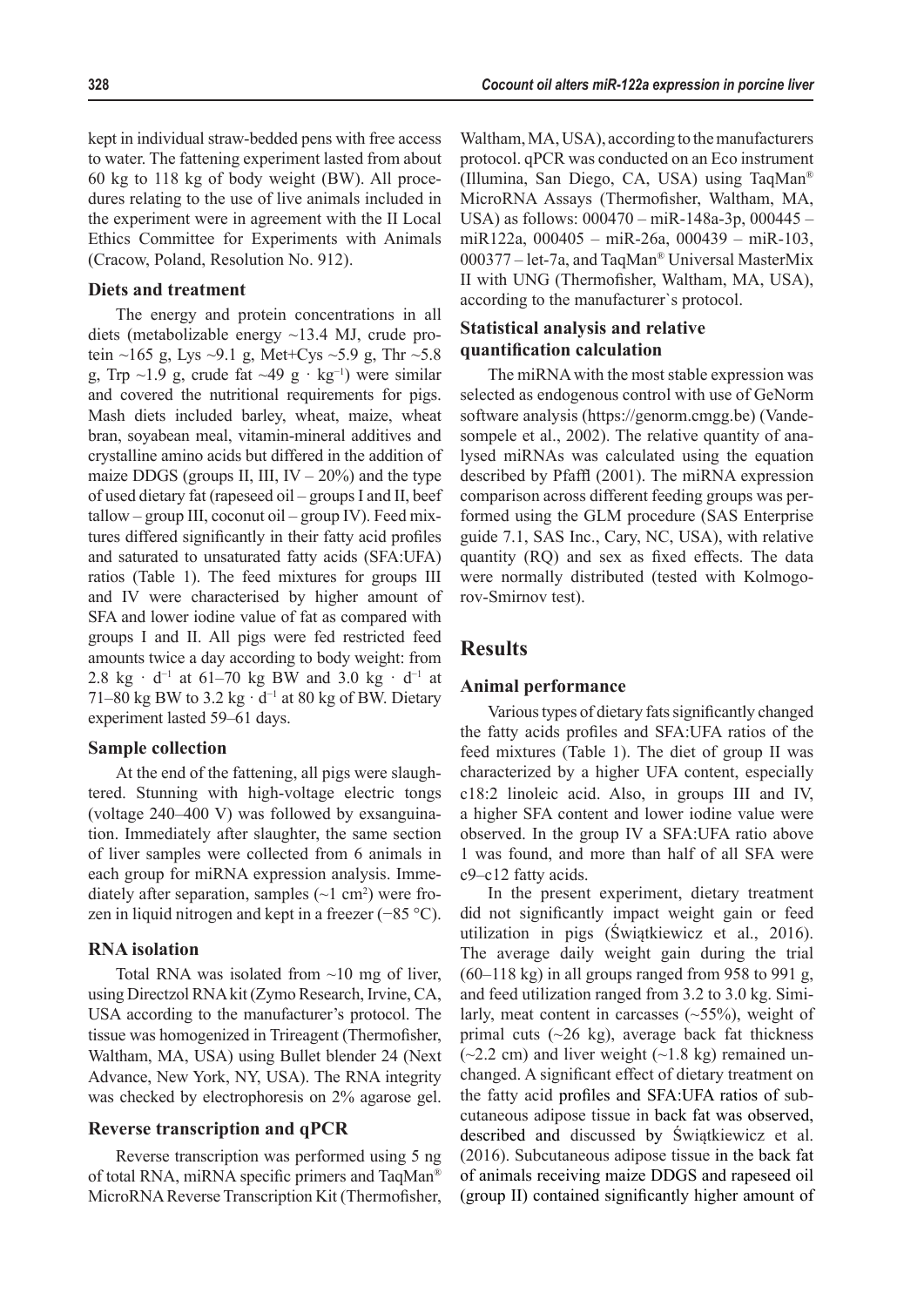| Indices                                       | Group I (control)<br>diet with rapeseed oil | Group II<br>diet with rapeseed oil +<br>maize DDGS | Group III<br>diet with beef tallow<br>+ maize DDGS | Group IV<br>diet with coconut fat<br>+ maize DDGS |
|-----------------------------------------------|---------------------------------------------|----------------------------------------------------|----------------------------------------------------|---------------------------------------------------|
| Diet composition, g · 100 g <sup>-1</sup>     |                                             |                                                    |                                                    |                                                   |
| barley                                        | 43.57                                       | 41.61                                              | 41.61                                              | 41.61                                             |
| wheat                                         | 25.00                                       | 25.00                                              | 25.00                                              | 25.00                                             |
| maize                                         | 5.00                                        | $\overline{\phantom{0}}$                           | $\overline{\phantom{0}}$                           | -                                                 |
| soyabean meal                                 | 16.00                                       | 8.00                                               | 8.00                                               | 8.00                                              |
| wheat bran                                    | 5.00                                        | $\overline{\phantom{0}}$                           | $\overline{\phantom{0}}$                           | $\overline{\phantom{0}}$                          |
| <b>DDGS</b>                                   | $\overline{\phantom{0}}$                    | 20.00                                              | 20.00                                              | 20.00                                             |
| rapeseed oil                                  | 3.00                                        | 3.00                                               | $\overline{\phantom{0}}$                           | $\overline{\phantom{0}}$                          |
| beef tallow                                   | $\overline{\phantom{0}}$                    | $\overline{\phantom{0}}$                           | 3.00                                               | $\overline{\phantom{0}}$                          |
| coconut oil                                   | $\overline{\phantom{0}}$                    | $\overline{\phantom{0}}$                           | $\overline{\phantom{0}}$                           | 3.00                                              |
| vitamin-mineral premix                        | 0.50                                        | 0.50                                               | 0.50                                               | 0.50                                              |
| salt                                          | 0.22                                        | 0.21                                               | 0.21                                               | 0.21                                              |
| fodder phosphate                              | 0.17                                        | 0.10                                               | 0.10                                               | 0.10                                              |
| fodder chalk                                  | 1.30                                        | 1.20                                               | 1.20                                               | 1.20                                              |
| L-Lysine                                      | 0.18                                        | 0.33                                               | 0.33                                               | 0.33                                              |
| DL-Methionine                                 | 0.03                                        | $\overline{\phantom{0}}$                           | $\overline{\phantom{0}}$                           | $\overline{\phantom{0}}$                          |
| L-Threonine                                   | 0.03                                        | 0.02                                               | 0.02                                               | 0.02                                              |
| L-Tryptophan                                  | $\overline{\phantom{0}}$                    | 0.03                                               | 0.03                                               | 0.03                                              |
| Fatty acids composition, $g \cdot 100 g^{-1}$ |                                             |                                                    |                                                    |                                                   |
| c8                                            | 0.13                                        | 0.07                                               | 0.13                                               | 3.81                                              |
| c10                                           | $\overline{a}$                              | $\blacksquare$                                     | 0.19                                               | 3.53                                              |
| c12                                           | 0.50                                        | 0.26                                               | 0.76                                               | 25.1                                              |
| c14                                           | 0.25                                        | 0.25                                               | 0.95                                               | 6.85                                              |
| c16                                           | 12.4                                        | 11.0                                               | 19.8                                               | 11.6                                              |
| c16:1                                         | 0.20                                        | 0.18                                               | 0.86                                               | 0.18                                              |
| c18                                           | 2.35                                        | 2.56                                               | 8.96                                               | 2.50                                              |
| c18:1                                         | 43.0                                        | 35.5                                               | 31.2                                               | 15.2                                              |
| c18:2                                         | 30.3                                        |                                                    | 31.9                                               | 27.7                                              |
|                                               |                                             | 41.1                                               |                                                    |                                                   |
| c18:3                                         | 5.27                                        | 5.28                                               | 2.72                                               | 1.97                                              |
| $\gamma$ c18:3                                | 0.06                                        | $\overline{\phantom{0}}$                           | 0.02                                               |                                                   |
| c20                                           | 0.96                                        | 0.81                                               | 0.53                                               | 0.36                                              |
| c20:4                                         | 0.04                                        | 0.03                                               | 0.09                                               | 0.02                                              |
| c20:5 (EPA)                                   | 0.14                                        | 0.10                                               | 0.05                                               | 0.05                                              |
| c22                                           | 0.71                                        | 0.50                                               | 0.22                                               | 0.19                                              |
| c22:1                                         | 1.22                                        | 0.77                                               | 0.43                                               | 0.33                                              |
| c22:6 (DHA)                                   | 0.62                                        | 0.43                                               | 0.21                                               | 0.15                                              |
| <b>SFA</b>                                    | 17.35                                       | 15.5                                               | 31.6                                               | 53.9                                              |
| <b>UFA</b>                                    | 80.9                                        | 83.4                                               | 67.5                                               | 45.6                                              |
| <b>MUFA</b>                                   | 44.4                                        | 36.4                                               | 32.4                                               | 15.7                                              |
| PUFA <sub>n-6</sub>                           | 30.4                                        | 41.1                                               | 32.1                                               | 27.7                                              |
| PUFA <sub>n-3</sub>                           | 6.04                                        | 5.80                                               | 2.98                                               | 2.16                                              |
| <b>PUFA</b>                                   | 36.4                                        | 46.9                                               | 35.1                                               | 29.9                                              |
| SFA:UFA ratio                                 | 0.21                                        | 0.19                                               | 0.47                                               | 1.18                                              |
| iodine value                                  | 104.5                                       | 116.2                                              | 90.5                                               | 66.6                                              |

Table 1. Composition and fatty acid content (g · 100 g<sup>-1</sup> of estimated fatty acids) of diets

maize DDGS – maize dried distilled grain with solubles; SFA – saturated fatty acids; UFA – unsaturated fatty acids; MUFA – monounsaturated fatty acids; PUFA – polyunsaturated fatty acids

UFA and lower SFA content (lower SFA:UFA ratio) in comparison to remaining groups ( $P < 0.001$ ). The back fat of group II was characterized by the highest content of c18:2 linoleic acid, which is negatively related to fat hardness, an important attribute in the processing of meat products. In addition, this finding indicates higher susceptibility to the lipid oxidative process.

### **Selection of miRNAs by** *in silico* **MirTarBase analysis**

The MirTarBase ([http://mirtarbase.mbc.nctu.](http://mirtarbase.mbc.nctu.edu.tw/php/index.php) [edu.tw/php/index.php\)](http://mirtarbase.mbc.nctu.edu.tw/php/index.php) – a database that contains information regarding experimentally proven miRNA-gene interactions – was scanned to find putative miRNAs that may regulate expression of the differentially expressed genes that we pre-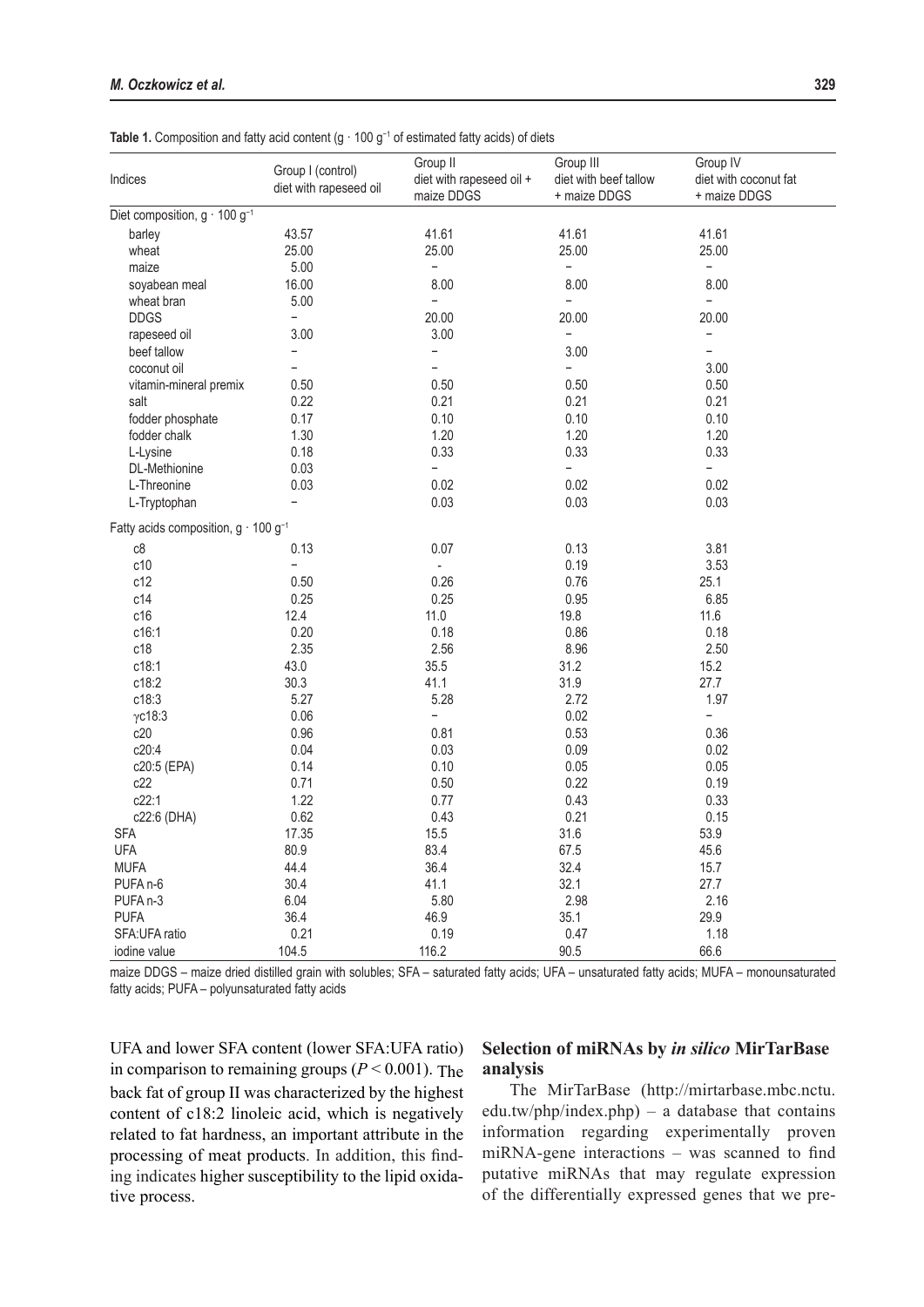viously identified in a RNA-Seq experiment (Oczkowicz et al., 2016; Świątkiewicz et al., 2016). The 61 distinct miRNAs were identified. Of these, miR-NAs that are highly expressed in the liver (miR-103, miR-16a, miR-122a, miR-148a-3p, miR-26a, miR-92a) (Pawlina et al., 2015) were selected. Furthermore, the miR-335 was included in the study despite the fact that in the previous study (Pawlina et al., 2015) we did not detect it in the liver miRNAome by NGS (Next Generation Sequencing) but as many as seven DEG were possible targets for this miRNA. The let-7a was also included in the experiment because it has been shown to be a good endogenous control in the porcine liver (Timoneda et al., 2012).

#### **Identification of the most stable liver miRNAs after diet treatment**

qPCR analysis confirmed that all of the analysed miRNAs were highly expressed in the liver, except miR-335. For all miRNAs but one (miR-335),  $C<sub>t</sub>$  values were below 30. The most abundant miRNA was miR-26a (mean  $C_t = 21.6$ ), whereas miR-335 was weakly expressed in the liver (mean  $C_t = 31.7$ ). Since little is known about the appropriate endogenous control for qPCR analysis of miRNA after diet treatment, the stability of all eight miRNAs using the GeNorm software was analysed. According to this analysis, all miRNAs had relatively low (between 0.5–1.78) M values – a parameter determining stability. Nevertheless, the most stable were miR-26a, miR-16 and miR-148a-3p (M values: 0.51–0.52). The least stable was miR-335 ( $M = 1.78$ ), while let-7a, miR-103 and miR-122a presented intermediate values  $(M = 0.8220, M = 0.724$  and  $M = 0.598$ , respectively) (Figure 1).



**Figure 1.** Stability of miRNA by GeNorm software analysis

#### **qPCR analysis of miR-122a, miR-103, let-7a, miR-92a and miR-335 expression differences across the diet groups**

According to the results of the GeNorm analysis, the normalized relative quantity of five

miRNAs (miR-122a, miR-103, let-7a, miR-92a and miR-335) using miR-16a, miR-26a and miR-148a-3p as endogenous controls was calculated. Statistical analysis with diet and sex as fixed factors showed that expression was not affected by sex in any of the miRNAs. Only miR-122a expression was different across the diet groups  $(P < 0.03)$ . miR-122a expression was significantly lower in the liver of pigs fed diet with DDGS and coconut oil than in pigs fed diet with DDGS and beef tallow  $(P < 0.027)$ , the group fed diet without DDGS but with the addition of rapeseed oil (−DDGS+rapeseed oil) (*P* < 0.0052) and the group fed DDGS and rapeseed oil in the diet ( $P < 0.035$ ).

The differences in miR-122a expression were relatively low (fold change 1.5–1.4) but statistically significant. No significant change in the expression of the other analysed miRNAs across the diet treatments was found; nevertheless, some trends were observed for miR-335 ( $P < 0.096$ ). The mean expression of miR-335 was 2-fold lower in the −DDGS+rapeseed oil group than in the other groups (Figure 2); however, it was weakly expressed in the liver, and a high standard deviation was observed within the groups.



**Figure 2.** Relative quantity of selected miRNA in the liver of pigs fed four experimental diets with or without maize dried distilled grains with solubles (DDGS) addition, and with 3 different dietary fats: rapeseed oil, coconut oil and beef tallow after normalization to miR-16a, miR-26a and miR-148a-3p; \* and \*\* indicate values statistically different from DDGS+coconut oil group at *P* < 0.05 or *P* < 0.01, respectively

# **Discussion**

The obtained results on the stability of miRNA expression are in partial agreement with those of Timoneda et al. (2012) who investigated the stability of ten miRNAs in various tissues and breeds of pig. It was observed that all investigated miRNAs were stable and the expression of selected miRNAs was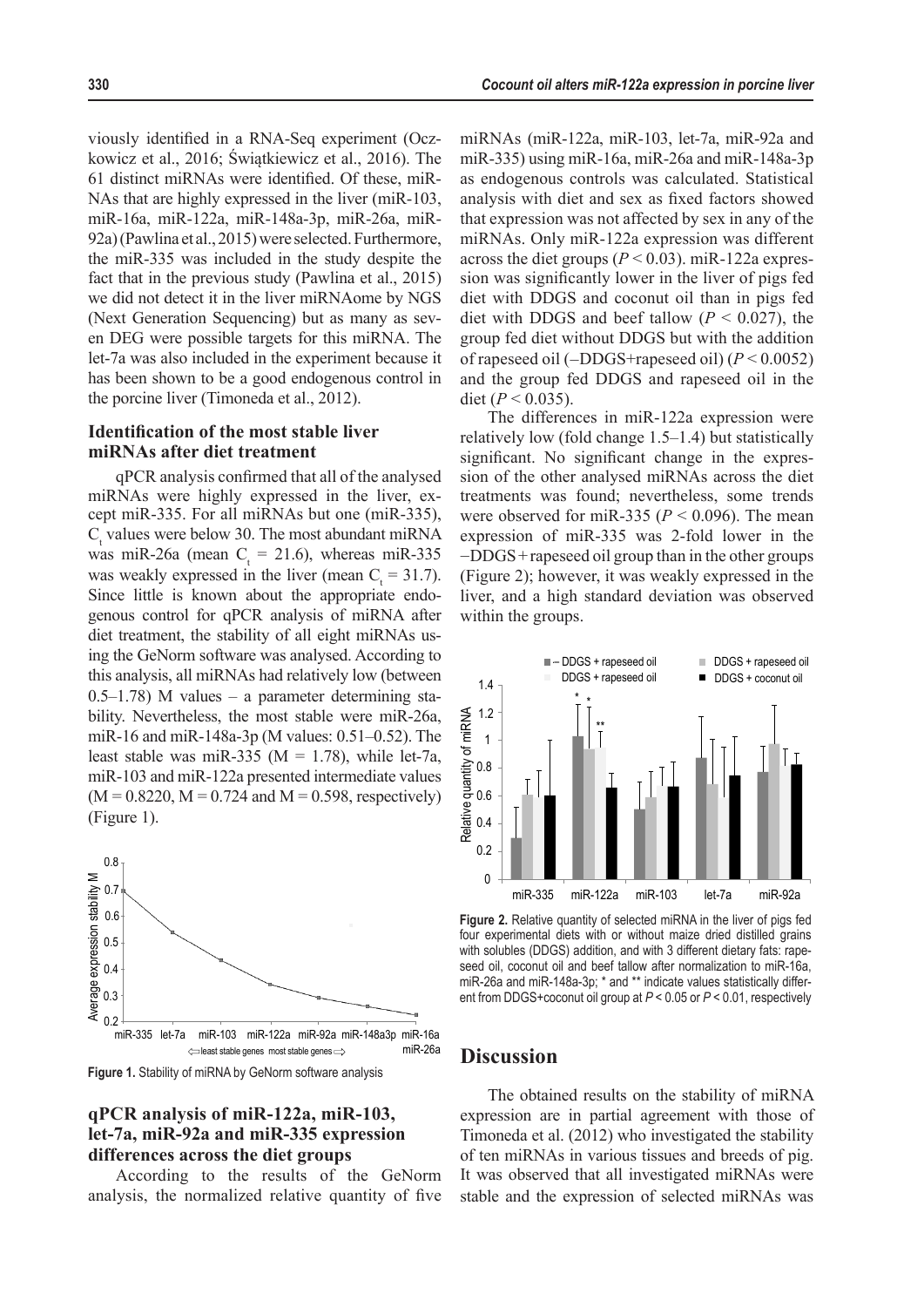primarily influenced by the tissue, while the breed was not a determining factor. Three out of the ten analysed miRNAs (miR-26a, miR-103 and let-7a) were recommended for qPCR experiments in the liver samples; however, miR-148a-3p and miR-122a were not investigated in that study. The results of the present study suggest that other miRNAs may be better endogenous controls (miR-16a and miR-148a-3p) under the applied experimental conditions.

The results obtained in the present study also show that the addition of coconut oil to the diet with maize DDGS changes miR-122a expression in pig livers. miR-122a is one of the most abundant miR-NAs in mammalian liver. miR-122a was extensively studied after the discovery that it may modulate Hepatitis C Virus (HCV) mRNA expression, making it a potential target for antiviral intervention (Jopling et al., 2005). It has been shown that miR-122a is engaged in many liver diseases, like cancer, hepatitis, steatosis and cirrhosis (Bandiera et al., 2015). Furthermore, miR-122a is associated with various metabolic processes, including cholesterol metabolism. It has been shown that miR-122a inhibition results in decreased cholesterol levels in mice (Esau et al., 2006) and in African green monkeys (Elmén et al., 2008) as well as decreased mRNA level of two key genes (*HMGCS1* and *HMGCR*) involved in cholesterol biosynthesis (Krützfeldt et al., 2005). Interestingly, it was previously shown that the level of miR-122a expression depends on nutrition factors. Maternal high fat diet (HFD) alters the level of miR-122a expression in the liver of mouse offspring (Benatti et al., 2014). Lower expression of miR-122a was observed in the offspring of mothers fed HFD when compared with the offspring of mothers fed a standard chow diet during pregnancy and lactation (Benatti et al., 2014). Furthermore, miR-122a was down-regulated in the adipose tissue of mice after a long-term HFD feeding (Chartoumpekis et al., 2012).

On the other hand, in some experiments it has been shown that virgin coconut oil has hepato-protective activity on rabbits (Zakaria et al., 2011). Moreover, it was shown that the replacement of soyabean oil by coconut oil in the feed of broilers lowered the level of low density lipoprotein (LDL)-cholesterol and favourably affected lipid profile in serum (Wang et al., 2015). It is plausible that this effect may be related to the altered expression of miR-122a.

# **Conclusions**

MicroRNAs play an important role in the regulation of gene expression. Nutrigenomic research should investigate this type of gene regulation because it may help to evaluate the molecular mechanism by which nutrients influence gene expression. Our experiment indicates that three miRNAs – miR-16a, miR-26a and miR-148a-3p – are very stable in the liver of pigs fed different diets. On the other hand, miR-122a expression was altered in the liver of animals fed diet based on maize dried distilled grains with solubles (DDGS) with coconut oil. This finding sheds new light on nutrient-gene interactions and provides a basis for further research on the influence of nutrients on gene expression.

#### **Acknowledgement**

This work was financed by the National Science Centre Poland, Grant No. 2014/13/B/NZ9/02134.

### **References**

- Bandiera S., Pfeffer S., Baumert T.F., Zeisel M.B., 2015. miR-122 a key factor and therapeutic target in liver disease. J. Hepatol. 62, 448–457, <https://doi.org/10.1016/j.jhep.2014.10.004>
- Benatti R.O., Melo A.M., Borges F.O., Ignacio-Souza L.M., Simino L.A.P., Milanski M., Velloso L.A., Torsoni M.A., TorsoniA.S., 2014. Maternal high-fat diet consumption modulates hepatic lipid metabolism and microRNA-122 (*miR-122*) and microR-NA-370 (*miR-370*) expression in offspring. Br. J. Nutr. 111, 2112–1122, <https://doi.org/10.1017/S0007114514000579>
- Chartoumpekis D.V., Zaravinos A., Ziros P.G., Iskrenova R.P., Psyrogiannis A.I., Kyriazopoulou V.E., Habeos I.G., 2012. Differential expression of microRNAs in adipose tissue after long-term high-fat diet-induced obesity in mice. PLoS ONE 7, e34872, <https://doi.org/10.1371/journal.pone.0034872>
- Elmén J., Lindow M., Schütz S. et al., 2008. LNA-mediated microRNA silencing in non-human primates. Nature 452, 896–899, [https://](https://doi.org/10.1038/nature06783) [doi.org/10.1038/nature06783](https://doi.org/10.1038/nature06783)
- Esau C., Davis S., Murray S.F. et al., 2006. miR-122 regulation of lipid metabolism revealed by in vivo antisense targeting. Cell Metab. 3, 87–98,<https://doi.org/10.1016/j.cmet.2006.01.005>
- Gamazon E.R., Innocenti F., Wei R. et al., 2013. A genome-wide integrative study of microRNAs in human liver. BMC Genomics 14, 395, [https://doi.org/10.1186/1471-](https://doi.org/10.1186/1471)2164-14-395
- Griffiths-Jones S., Grocock R.J., van Dongen S., Bateman A., Enright A.J., 2006. miRBase: microRNA sequences, targets and gene nomenclature. Nucleic Acids Res. 34, D140–D144, <https://doi.org/10.1093/nar/gkj112>
- Griffiths-Jones S., Saini H.K., van Dongen S., Enright A.J., 2008. miR-Base: tools for microRNA genomics. Nucleic Acids Res. 36, D154–D158,<https://doi.org/10.1093/nar/gkm952>
- Jiménez-Chillarón J.C., Díaz R., Martínez D., Pentinat T., Ramón-Krauel M., Ribó S., Plösch T., 2012. The role of nutrition on epigenetic modifications and their implications on health.<br>Biochimie 94, 2242-2263, https://doi.org/10.1016/j.bio2242–2263, [https://doi.org/10.1016/j.bio](https://doi.org/10.1016/j.biochi.2012.06.012)[chi.2012.06.012](https://doi.org/10.1016/j.biochi.2012.06.012)
- Jopling C.L., Yi M., Lancaster A.M., Lemon S.M., Sarnow P., 2005. Modulation of hepatitis C virus RNA abundance by a liverspecific microRNA. Science 309, 1577–1581, [https://doi.](https://doi.org/10.1126/science.1113329) [org/10.1126/science.1113329](https://doi.org/10.1126/science.1113329)